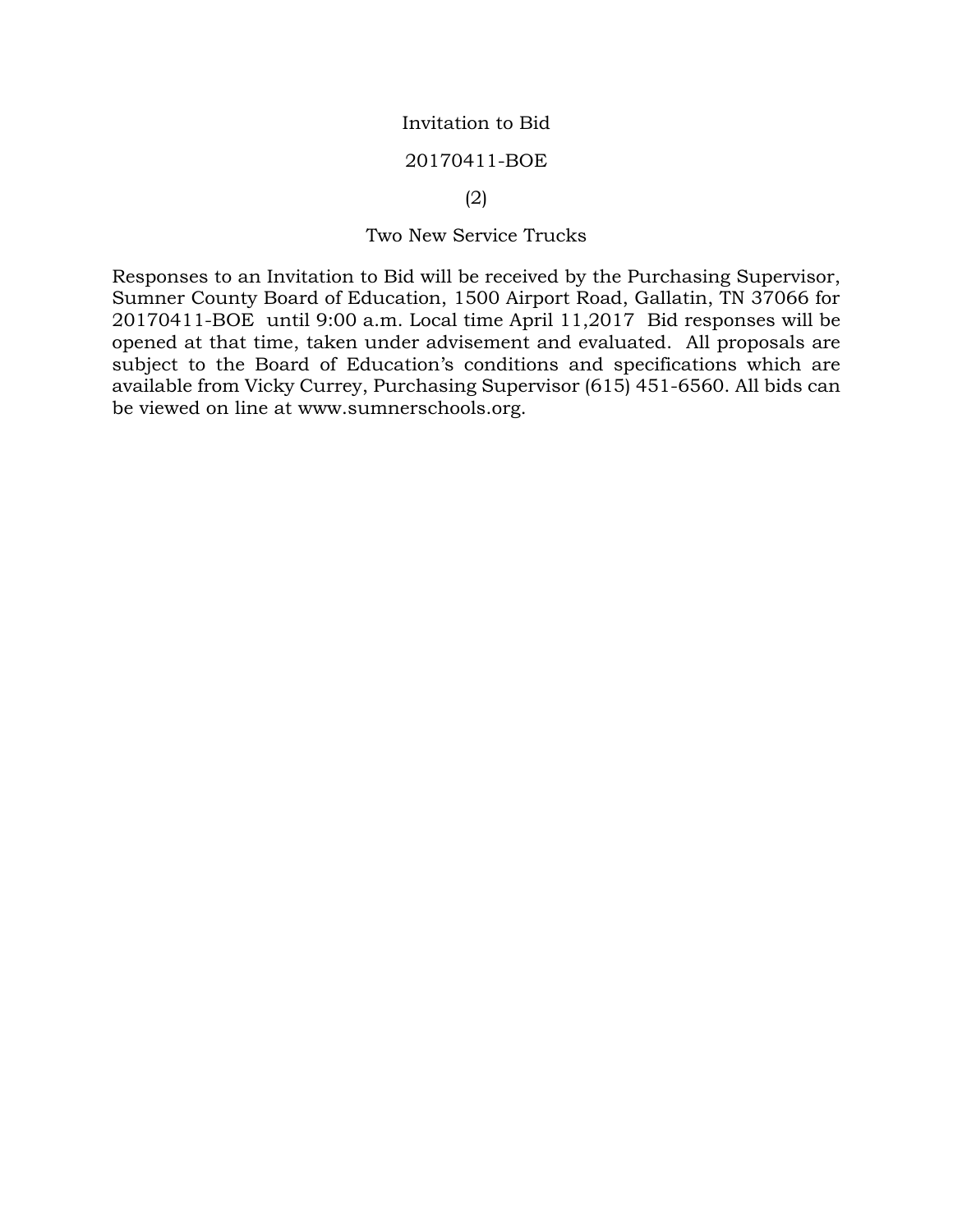#### **NOTICE TO RESPONDENTS**

Responses to an Invitation to Bid will be received by the Purchasing Supervisor in the SUPPORT SERVICE FACILITY CONFERENCE ROOM, Sumner County Board of Education, 1500 Airport Road Gallatin, TN 37066. They will be received until **9:00 a.m. Local Time April 11, 2017 for 20170411-BOE New Service Trucks at** which time the responses will be opened, taken under advisement and evaluated. *BIDS WILL BE POSTED ON www.sumnerschools.org*

**GENERAL REQUIREMENTS AND CONDITIONS**

-------------------------------------------------------------------------------------------------------------------------------

- 1. The Sumner County Board of Education reserves the right to accept or reject any and/or all responses in whole or in part, and to waive informalities therein.
- 2. Any responses received after the scheduled closing time for the receipt for responses will not be considered.
- 3. If a mistake is discovered after the responses are received, only the Sumner County Board of Education may allow the respondent to withdraw the entire response.
- 4. Partial payments will not be approved unless justification for such payment can be shown. Terms will be net 30 days.
- 5. Payment will not be made until the said 20170404-2-BOE Vision Board are inspected and approved as meeting all specifications by persons appointed by the Sumner County Board of Education.
- 6. Responses submitted must be in a sealed envelope and marked on the outside as follows: **RESPONSE 20170411-BOE (2) Two New Service Trucks DEADLINE: April 11, 9:00 a.m. Local Time**
- 7. Facsimile responses will not be considered.
- 8. If a successful bidder violates any terms of their bid, the contract, school board policy or any law they may be disqualified from bidding for a period of two years for minor violations or longer for major violations. Bids from disqualified bidders will not be accepted during the period of disqualification.
- 9. Prices quoted on the response (if any) are to be considered firm and binding until the said **20170411-BOE (2) Two New Service Trucks** are in the possession of the Sumner County Board of Education.
- 10. No purchase or contract is authorized or valid until the issuance of a Board Purchase Order in accordance with Board Policy. No Board Employee is authorized to purchase equipment, supplies or services prior to the issuance of such a Purchase Order.
- 11. Any deviation from these stated terms, specifications and conditions must be coordinated with and approved in writing by the Purchasing Supervisor, Vicky Currey (615) 451-6560.
- 12. All bids that exceed \$25,000 must have the Company Name, License Number, Expiration Date thereof and License Classification of Contractor listed on outside of sealed envelope. As required by State of Tennessee Code Annotated 62-6-119.
- 13. The awarded bidder will be required to post a performance and payment bond in the amount of 25% of the contract price if it exceeds \$100,000 as stated by State of Tennessee Code Annotated 12-4-201.
- 14. If the project cost in excess of \$25,000 a performance bond must be secured by the requesting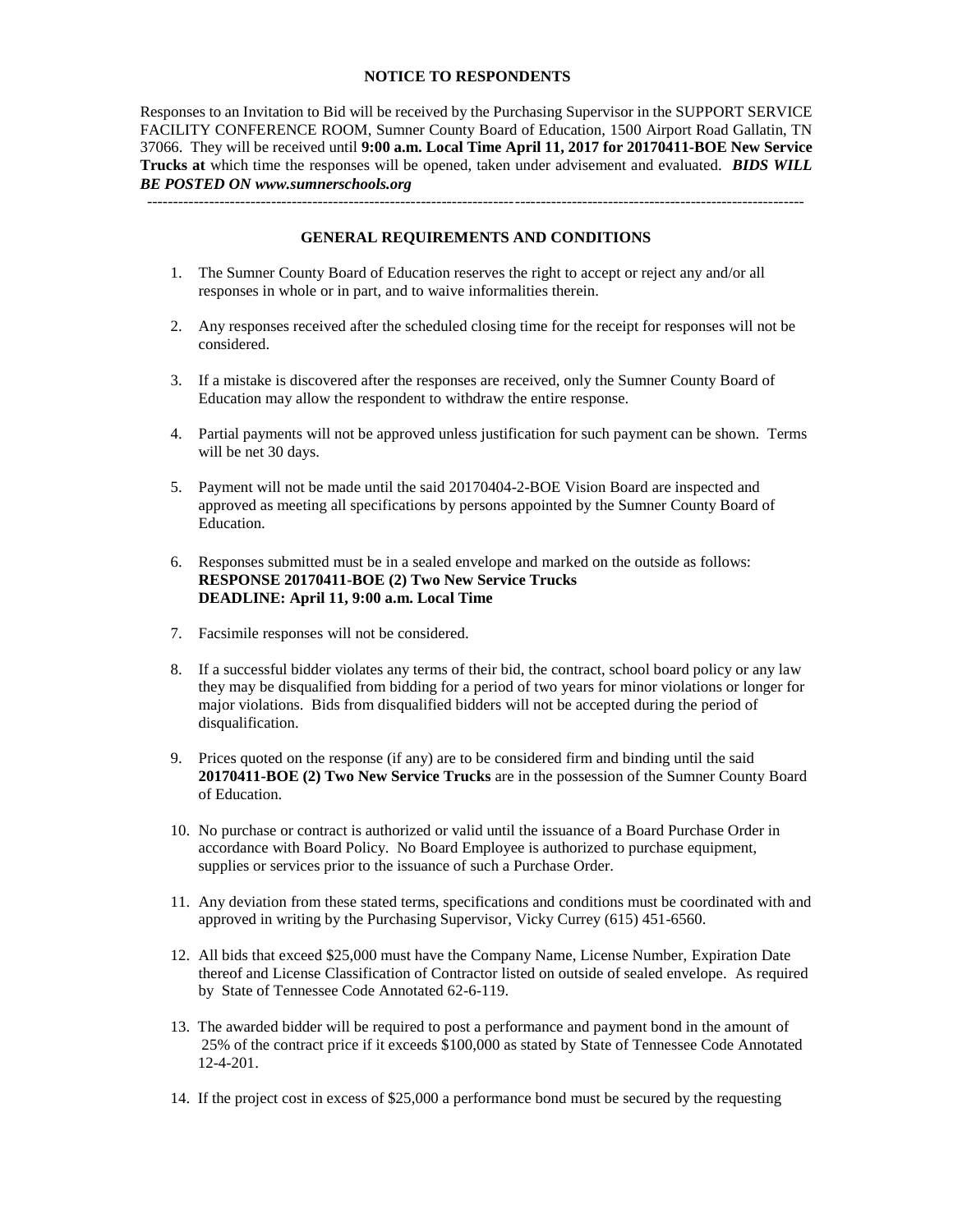The Sumner County Schools Transportation Dept. is in need of 2 new service trucks. These trucks go out every morning to make sure the buses run smoothly.

The Specification For The New Trucks are Listed Below

2017 model year

V-8 Gasoline engine, Automatic Transmission

2 wheel drive, Regular cab with Air Conditioning

3⁄4 ton chassis work truck, vinyl floor, manual windows and door locks

SLU 98 ASW Steel Reading service bed or equivalent

White in color